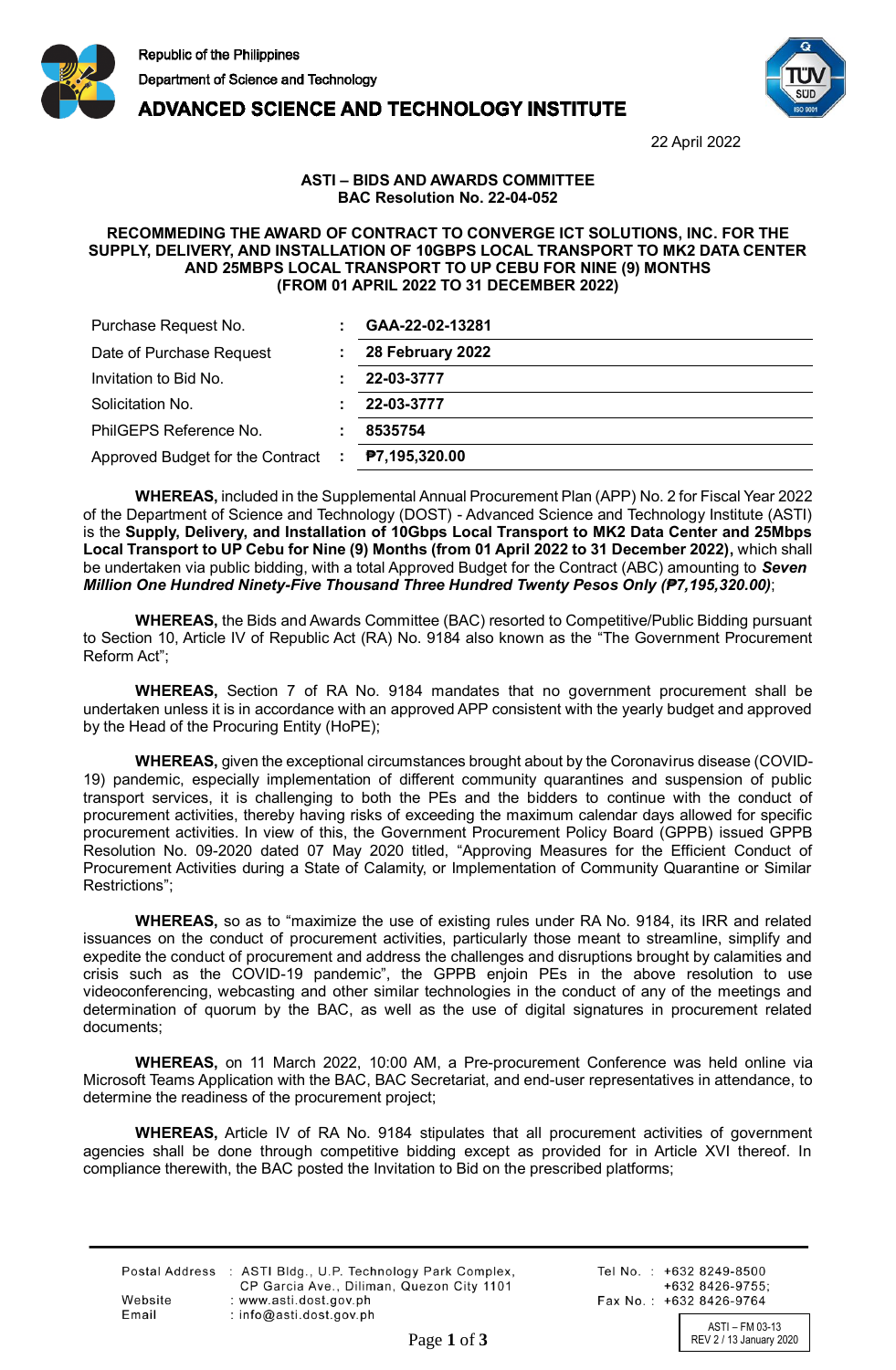**WHEREAS,** Letters of Invitation were sent to contact persons of the Commission on Audit, Philippine Institute for Supply Management and Philippine Chamber of Commerce and Industry to act as observers complying with the requirements provided under Section 13 of RA No. 9184 and its 2016 revised Implementing Rules and Regulations (IRR);

**WHEREAS,** on 25 March 2022, a Pre-bidding Conference was conducted for the procurement at hand using Microsoft Teams Application with the BAC, BAC Secretariat, end-user representatives, and prospective bidders. Subsequently, four (4) bidders purchased bidding documents, namely, *(1)* PLDT Inc., *(2)* Eastern Telecommunications Philippines, Inc., *(3)* Innove Communications, Inc., and *(4)* Converge ICT Solutions. Inc. and submitted bids before the deadline on 06 April 2022 at 10:00 AM;

**WHEREAS,** the technical component envelopes of PLDT, Inc., Eastern Telecom Philippines, Inc., Innove Communications, Inc., and Converge ICT Solutions, Inc., were opened and rendered eligible for submitting complete and accurate documents. Hence, the financial envelope of the four (4) bidders were opened containing its bid, as follows:

| Item<br>No.             | <b>Description</b>                                                                       | Qty. | <b>Unit</b>   | PLDT, Inc.            |                            | Eastern<br>Telecommunications<br>Philippines, Inc. |                            | <b>Innove Communications,</b><br>Inc. |                            | <b>Converge ICT Solutions,</b><br>Inc. |                            |
|-------------------------|------------------------------------------------------------------------------------------|------|---------------|-----------------------|----------------------------|----------------------------------------------------|----------------------------|---------------------------------------|----------------------------|----------------------------------------|----------------------------|
|                         |                                                                                          |      |               | Unit<br>Amount<br>(P) | <b>Total Amount</b><br>(P) | Unit<br>Amount<br>(P)                              | <b>Total Amount</b><br>(P) | Unit<br>Amount<br>(P)                 | <b>Total Amount</b><br>(P) | Unit<br>Amount<br>(P)                  | <b>Total Amount</b><br>(P) |
|                         | Local transport<br>- MK2 Data<br>Center 10Gbps<br>from April 1 -<br>December 31,<br>2022 | 9    | Month         | 324,823.00            | 2,923,407.00               | 336,000.00                                         | 3,024,000.00               | 359,128.00                            | 3,232,152.00               | 253,493.33                             | 2,281,440.00               |
| 2                       | Local<br>Transport - UP<br>Cebu 25 Mbps<br>from April 1 -<br>December 31,<br>2022        | 9    | Month         | 18.000.00             | 162.000.00                 | 33.600.00                                          | 302,400.00                 |                                       |                            | 11.005.78                              | 99,052.00                  |
| <b>Total Bid Amount</b> |                                                                                          |      | ₱3,085,407.00 |                       | ₱3,326,400.00              |                                                    | ₱3,232,152.00              |                                       | ₱2,380,492.00              |                                        |                            |

**WHEREAS,** the BAC conducted a detailed evaluation of the financial component of the bids to establish the correct calculated prices of the bids and corrected the bid amount of Converge ICT Solutions, Inc., to wit:

| Item No. | <b>Bidder</b>                | Total Amount (P) |
|----------|------------------------------|------------------|
|          | Converge ICT Solutions, Inc. | 2,281,439.97     |
|          | Converge ICT Solutions, Inc. | 99,052.02        |

**WHEREAS,** Section 34.4 of the 2016 revised IRR of RA No. 9184 provides:

*"If the BAC determines that the bidder with the Lowest Calculated Bid/Highest Rated Bid passes all the criteria for post-qualification, it shall declare the said bid as the LCRB or HRRB, and recommend to the HoPE the award of contract to the said bidder at its submitted bid price or its calculated bid price, whichever is lower or, in the case of qualitybased evaluation procedure, submitted bid price or its negotiated price, whichever is lower."*

**WHEREAS,** the Converge ICT Solutions, Inc.'s offer, amounting to Two Million Three Hundred Eighty Thousand Four Hundred Ninety-One Pesos & 97/100 Only (₱2,380,491.97), inclusive of all applicable taxes and fees and well within the ABC, was determined by the BAC as the Lowest Calculated Bid subject to postqualification evaluation;

**WHEREAS,** per the technical evaluation and financial evaluation report of the End-user representatives and the BAC, the bid of the Converge ICT Solutions, Inc., was deemed compliant with all the requirements and conditions specified in the Bidding Documents, hence making its bid as the **Lowest Calculated Responsive Bid**; and

**WHEREAS,** Section 12.1(h) of the 2016 revised IRR of RA No. 9184 empowers the BAC to recommend the award of contract to the HoPE or his/her duly authorized representative.

**NOW, THEREFORE,** on the basis of the foregoing, **WE**, the members of the BAC, hereby recommend to the Director to **AWARD THE CONTRACT** via Competitive Bidding to the **CONVERGE ICT SOLUTIONS, INC.** for the **SUPPLY, DELIVERY, AND INSTALLATION OF 10GBPS LOCAL TRANSPORT TO MK2 DATA CENTER AND 25MBPS LOCAL TRANSPORT TO UP CEBU FOR NINE (9) MONTHS**